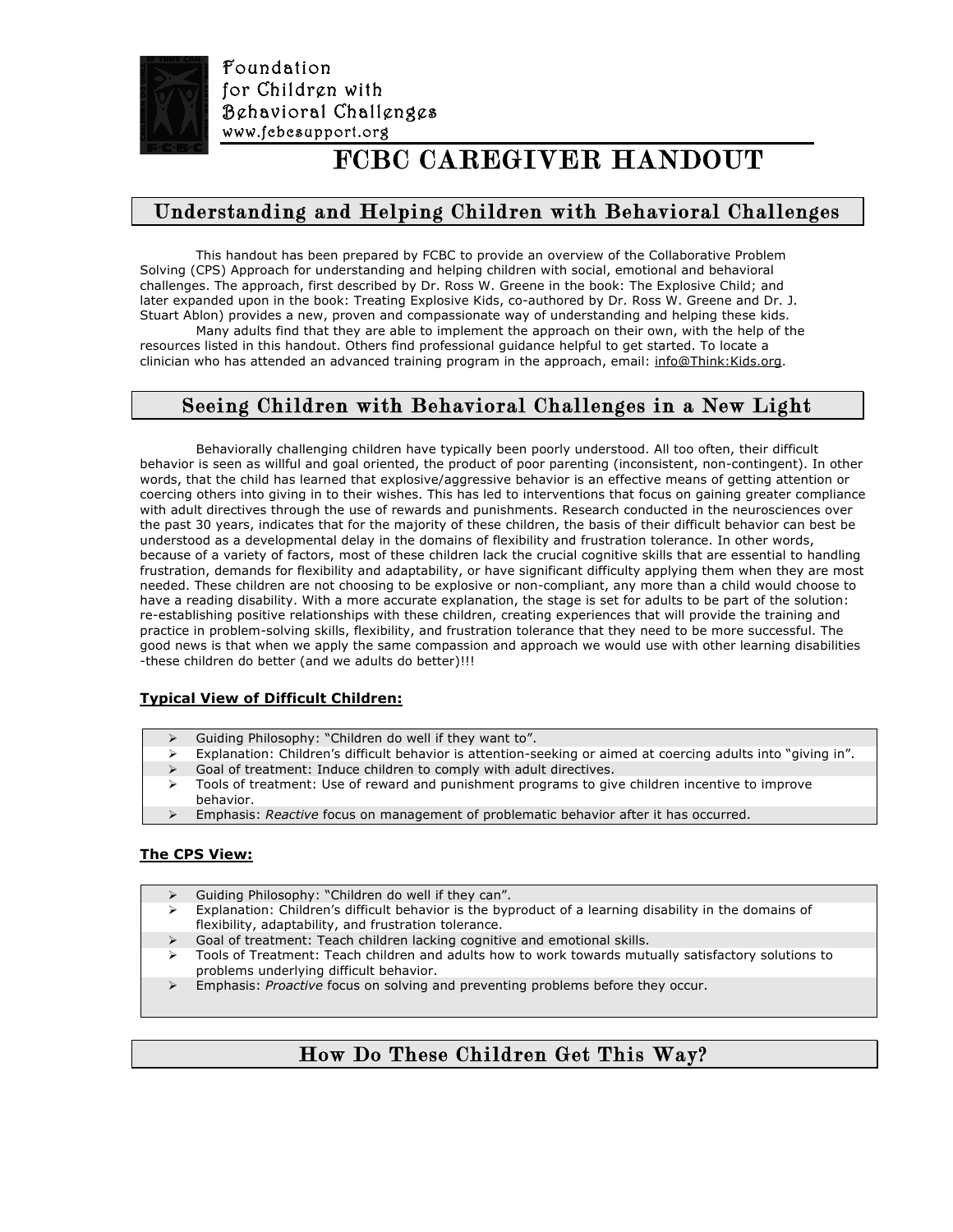Although children often display their challenging behavior in a similar fashion (hitting, swearing, kicking, etc…) different lacking skills may account for their challenges. Lacking skills in one or more of the following five major pathways may underlie a child's difficulties.

#### **The Five Major Pathways:**

- **1. Executive Function Skills**
- **2. Language Skills**
- **3. Emotional Regulation Skills**
- **4. Cognitive Flexibility Skills**
- **5. Social Skills**

# **EXECUTIVE SKILLS:**

These are the thinking skills, associated with the frontal lobe of the brain. They enable one to do the clear, organized, reflective thinking that is crucial for solving problems in an adaptive (non-impulsive) manner. The executive skills include:

- shifting cognitive set (the ability to shift gears, to make transitions in activities and thinking smoothly)
- organization and planning
- working memory (allow you to use hindsight and forethought to solve problems in a systematic fashion)

When lacking, these children will have difficulty shifting from one activity to another. They will have difficulty anticipating problems. In the face of frustration, they will have difficulty sorting through different solutions to organize a coherent plan of action.

# **LANGUAGE SKILLS:**

Language skills are incredibly crucial as it relates to one's ability be flexible and deal with frustration. Problem solving is essentially a linguistic skill. Why? Most of the thinking and communicating that we do involves language. Language skills set the stage for labeling, categorizing, communicating and managing (metacognitive strategies) our emotions. They also kick-start problem solving by allowing us to label and communicate the problem, and do the necessary verbal give and take.

Children with difficulty in this domain may gut hung up at any point. They may not have a rudimentary vocabulary for labeling their emotions (happy, sad, frustrated), may not be able to articulate their concerns ("I am hungry/tired", "I am in the middle of something") and may not have a problem solving vocabulary ("I need help"). When faced with frustration, or when trying to process situations later with the child, children lacking in this domain can often be heard saying such things as: "shut-up", "get away" , "I don't know", "I don't want to talk about it" or they may swear.

## **EMOTION REGULATION SKILLS:**

This refers to the cognitive skills one uses to control, modulate and regulate emotions, both in the midst of frustration (separation of affect) and outside of the context of frustration.

What do we see with children who have difficulty in this domain: In the midst of frustration, they are unable to put their emotions aside to do the clear, organized thinking needed to solve problems in a thoughtful, adaptive way. There may also be: chronic grouchiness, irritability, fatigue, anxiety and agitation. These chronic states make dealing with frustration difficult. These children can often find the energy to look good in certain situations, only to fall apart later.

## **COGNITIVE FLEXIBILITY SKILLS:**

Children who have difficulty in this area are wired in rigid, black and white ways. They are literal and concrete in their thinking and see things as their way or the highway. They often adhere to predictable routines/rigid/inflexible rules in order to feel ok. They become totally lost when things don't go just as they expected or the way they went the last time. Although they may be very bright verbally, they have poor skills when it comes to handling the "grays" of the world.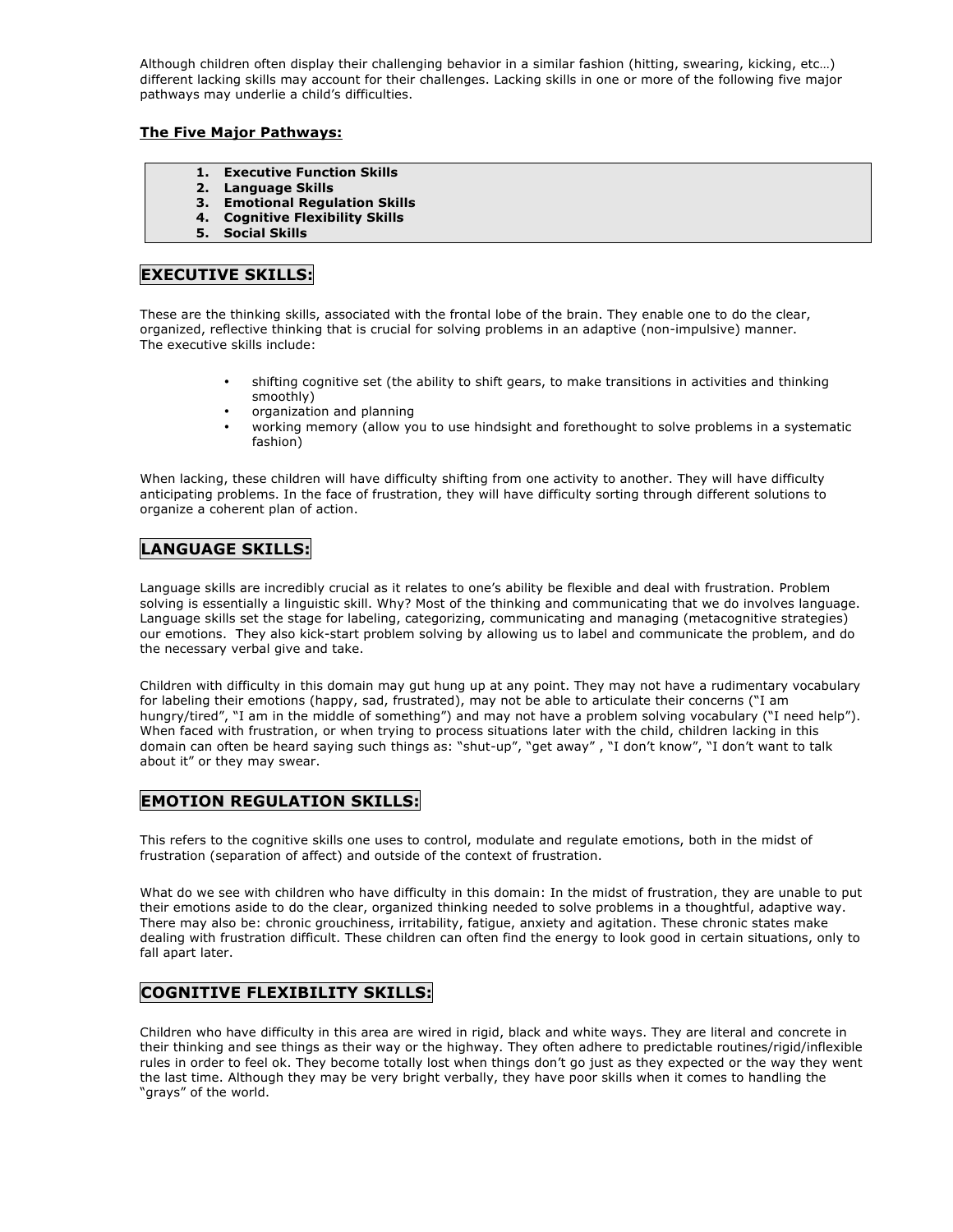Children who demonstrate these difficulties typically have great difficulty in the social arena. There is no area that requires the ability to see the "gray" more than social situations.

### **SOCIAL SKILLS:**

There are two types of social skill deficits: cognitive deficiencies and cognitive distortions. What you will often see with cognitive deficiencies is poor perspective taking and appreciation of how one's behavior affects others, poor appreciation of social nuances, and poor social repertoires (ability to start a conversation, ability to enter a group). Cognitive distortions are typically based in reality, can often be seen as overgeneralizations or misconstruing of events.

# What Is Collaborative Problem Solving (CPS)?

#### **The CPS Approach Is Based On Three Critical Points:**

## **THAT CHILDREN DO WELL IF THEY CAN**

- These children are not choosing to be explosive and difficult. The outbursts are not intentional or planned, are not a way to manipulate adults or get attention. No child would want to feel this way. Listen to the child afterwards, and you will often hear how sorry he/she is for having lost control. Some children may have no recollection of what is was all about. Their outbursts are fueled by lagging thinking (cognitive) skills needed for coping with frustration.
- These children require a careful assessment to determine (a) the nature of their difficulties (pathways), (b) the factors that contribute to their overall level of frustration, and (c) the situations, times and people with which they have the most difficulty (triggers).
- They require an approach that is based upon a shared understanding of these difficulties.

### **THAT YOUR EXPLANATION SHOULD GUIDE YOUR INTERVENTION**

- If a lack of motivation is not the problem, then attempts to motivate these children to control their tempers (through rewards and punishments) makes little sense and may actually make things worse. Since a lack of skills is the problem, we need to create an environment and interventions that provide opportunities to help the child expand/catch up on their skills.
- These children respond best if they view adults as helpers who: understand their difficulties, recognize the need to establish parenting priorities, and are ready to help guide them through frustrating situations.

# **THAT WE NEED TO FOCUS OUR EFFORTS ON THE FRONT-END**

• We can provide the best help for these children if we focus our efforts before they become overwhelmed with frustration on solving and preventing problems rather than during or after a meltdown.

#### **The CPS Approach Has Three Goals:**

- **1. Allow adults to pursue expectations**
- **2. Teach lacking thinking (cognitive) skills**
- **3. Reduce meltdowns\***

\*When a child enters into a meltdown they lose the ability to think clearly, no learning occurs. There is no evidence to indicate that having meltdowns will build lacking skills. Since motivation is not the key, and also that these kids typically lack the ability to remember the consequences of a prior event when in the midst of frustration, it is unlikely to be of help to them in the future.

#### **The CPS Approach Has Three Ingredients:**

1. **Understanding the pathways** (skill deficits) underlying the explosive behavior and typical situations where meltdowns are most likely to occur (**triggers-or problems yet to be solved)** This may raise need for further assessments, and a comprehensive approach that includes CPS, as well as: medication, OT, social skills, organizational skills training, speech and language therapy….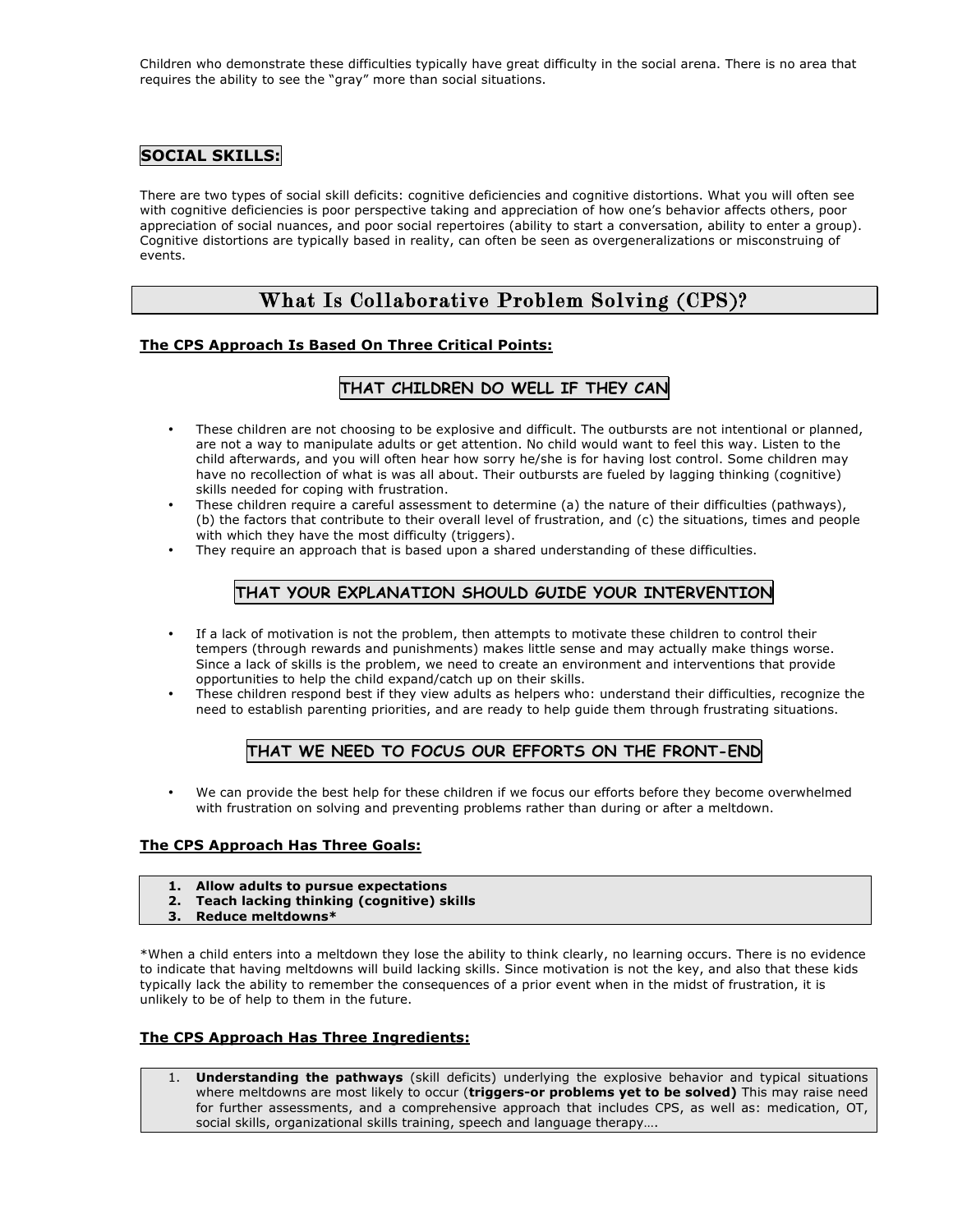#### 2. **Decide which Plan will be used to handle specific problems/unmet expectations.** Use Front-end Mantra: "Should I use Plan A, B, or C to handle this problem/unmet expectation?"

3. **Executing Plan B** successfully so as to teach lacking skills.

#### **How Are the Lagging Thinking Skills Assessed?**

1. The Think:Kids **Pathways Inventory** provides a list of the specific skills (within the five pathways: Executive Skills, Language Processing Skills, Emotion Regulation Skills, Cognitive Flexibility Skills and Social Skills) frequently found lagging in children with social, emotional and behavioral challenges. It can be used as a discussion guide (not simply a checklist) for developing consensus among caregivers about the specific lagging skills underlying a child's challenging behavior and for identifying the situations that precipitate maladaptive behavior (triggers/problems to be solved). *Note: It is also an ideal tool for organizing and sharing this information and monitoring progress.*

2. A **Situation Analysis** provides a more formal process for identifying pathways and triggers. You begin by examining the situations that arise with your child that frequently precipitate a meltdown (examples: homework, going to bed, tactile sensitivities, etc.). Patterns will emerge that will provide clues as to both/either the specific lagging skills (pathways) that require training and/or triggers (problems to be solved). For example if across multiple situations (bedtime, homework, meal time) on multiple days you notice that your child struggles whenever he/she is asked to stop what they are doing to engage in another activity, it is likely that the child demonstrates difficulty shifting from one mindset/task to another. *Note: The Pathways Inventory can be used to record the lagging skills and triggers*. **3. Formal Testing** *(is sometimes indicated).*

#### **The Plans Framework: (formerly called The Baskets Framework)**

There are and always have been only three ways for adults to resolve problems with kids. Adults can impose their will, let the child have his way, or work it out. **The Plans framework,** renames these **Plans A,B,C** (formerly Baskets A,B,C) and provides a method for establishing adult priorities, in other words it is a tool to help caregivers make decisions about how you wish to address problems or unmet expectations with the behaviorally challenging child.

- **Plan A: (A=Adult)** refers to handling a problem/unmet expectation by imposing your will. Your concern is the only one on the table. Using **Plan A** greatly heightens the likelihood of a meltdown. You know that you are using **Plan A** when what comes out of your mouth in response to a problem/unmet expectation is: **"No," "You must", "You can't", "In five minutes you will",** or the threat or imposition of consequences**.** What you are likely to say afterwards would be: **"He did what I said"** or more accurately**, "I made him do what I said".**
- **Plan B: (B=Both) is the Collaborative Problem Solving Plan**. Using **Plan B** does not generally cause meltdowns. Using P**lan B**, your role (at least initially) is as surrogate frontal lobe (doing what the child can't yet do). You and the child are engaged in a process by which you will come up with mutually satisfactory solutions to problems **(address triggers)** or unmet expectations. Both your concern and the child's concern will be on the table. **It is also using Plan B, where you will help promote the communication and problem solving skills (address the pathways) that the child needs to be more flexible and handle frustrations more adaptively**. You know you are using **Plan B** when what comes out of your mouth in response to a problem/unmet expectation is: **"Let's work it out."** Afterwards, you are likely to say: **"We worked it out".**
- **Plan C: (C=Child)** is where the adult is eliminating or reducing the problem expectation. Only the child's concern is considered. Using **Plan C** does not cause meltdowns**.** Using **Plan C helps adults eliminate unnecessary demands, thereby reducing a child's global level of frustration and enabling him or her to deal more successfully with the more critical remaining demands**. You know that you are using **Plan C** if nothing comes out of your mouth in response to an unmet expectation/problem, except maybe: **"Okay"** or **"Oh**". Later you might say: **"I didn't bring it up" or "I chose to drop this expectation for now".**

It is important to note that the same problem can be handled using any of the plans. Many adults rely on just **Plan A** and **Plan C** to resolve problems. If you are just using **Plan A and C** you are really just **"picking your battles"** and missing an opportunity to help your child develop the lacking skills.

#### **Goals Achieved By Using Each Plan:**

| <b>Pursue Expectations</b> |            | <b>Reduce Meltdowns</b> | <b>Teach Skills</b> |  |
|----------------------------|------------|-------------------------|---------------------|--|
| Plan A                     | <b>ves</b> | no                      | no                  |  |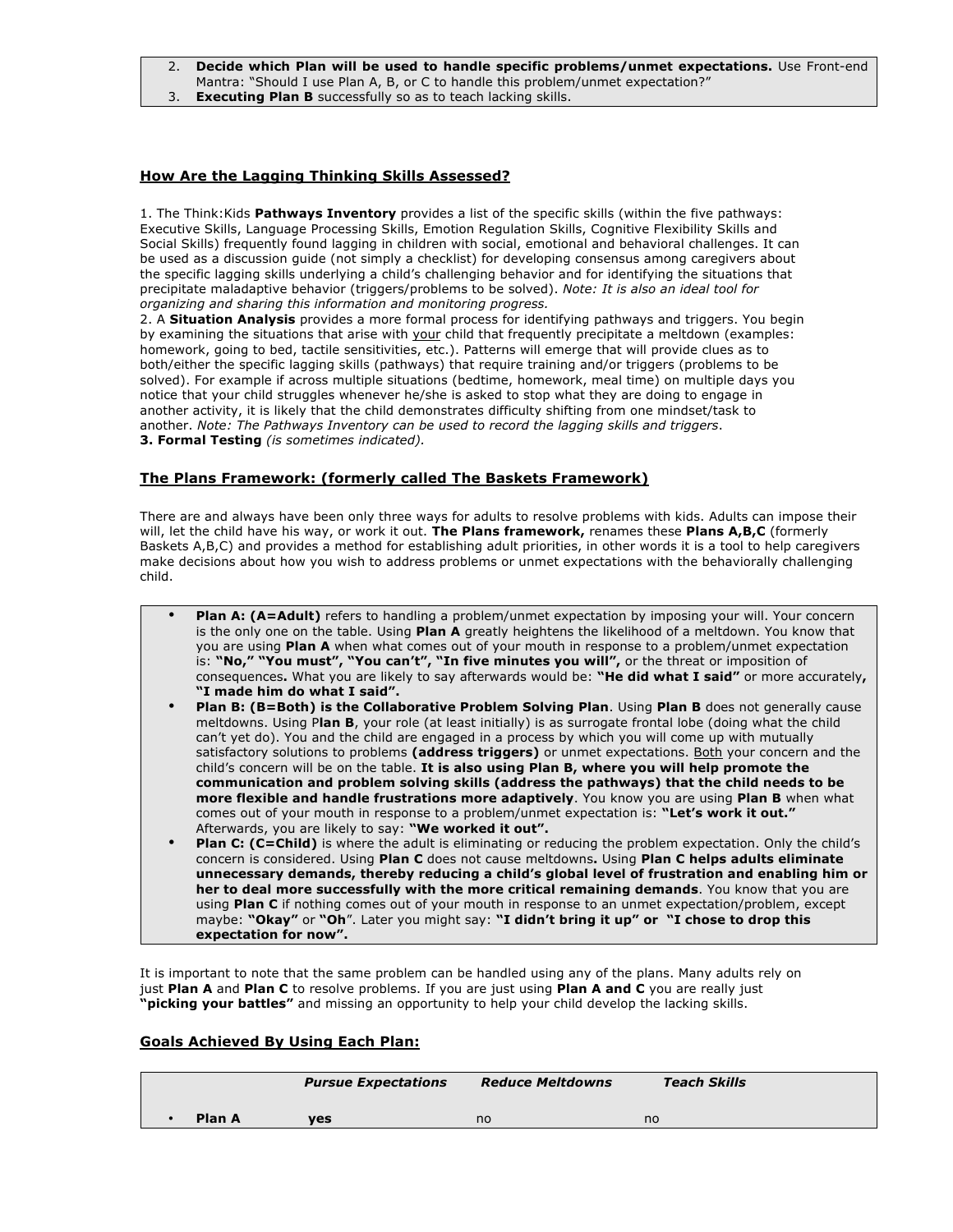| $ -$<br>$\cdots$                           | no  | $\mathbf{v}$<br>cэ  | no  |
|--------------------------------------------|-----|---------------------|-----|
| <b>Contract Contract Contract Contract</b> | ves | $\mathbf{v}$<br>'us | ves |

This chart emphasizes that adults can pursue their expectations using both **Plan A** and **B**. In other words, **Plan B**, just like **Plan A** allows adults to set limits. The adult is not "giving in", not saying "yes", just won't be imposing their will. By engaging the child using **Plan B**, the adult will be letting the child know that their concerns are important, too, will be solving the problems that precipitate challenging behavior and will be teaching lacking skills (the ability to identify and express concerns, the ability to take others concerns into account, the ability to generate possible solutions to create win-win situations…)

#### **Plan B Applications: Proactive B and Emergency B:**

Because Plan B is the only plan where all three goals can be met, it is recommended that caregivers rely, as much as possible on using Plan B to resolve problems/address triggers. A distinction is made between Proactive B and Emergency B.

With a thorough understanding of the child's lagging skills and triggers challenging behavior becomes highly predictable. Given this, Dr. Greene suggests using "**Proactive B**" to collaborate with the child to solve problems when they are calm, well before a maladaptive behavior reoccurs (crises prevention). "**Proactive B** tends to lead to solving problems durably.

**the Individualized Cognitive Challenges Plan (ICCP) ICCP** to prioritize their intervention (which of the lagging skills to train first and which of the triggers/problems to solve first using Proactive B) and to share this information with other caregivers. Then using **Proactive B**, the goal will be to come up with a durable solution to each problem/trigger and to then move on to the next. In this way, you will not only be able to reduce the number of meltdowns and get your expectations met, but will be engaged in a process where you will be teaching lacking thinking skills and enhancing the child's capacities for flexibility, frustration tolerance, communication and self-regulation.

The first time an unsafe behavior occurs one may need to use Plan A to ensure safety. However, it becomes essential when the child is calm to then use Plan B to teach the lagging skill or solve the problem so that the behavior doesn't reoccur.

#### **Implementing Plan B - The Three Steps:**

It is fairly simple to understand the **Plans Framework**. However, it often takes caregivers time to learn how to execute **Plan B,** well and to feel comfortable doing it. Remember though, that unlike the effort involved in "cleaning-up" after a meltdown when using **Plan B** you will have something to show for your effort. You will be helping the child in the long run, by building lacking skills.

#### **Plan B** consists of **three** steps: **Empathy (+Reassurance, often needed if doing "Emergency B"), Define the Problem, and Invitation**.

- **Empathy**, which is communicated through **reflective listening** or the utterance of a simple, *"I hear you",* accomplishes two missions: (1) it helps keep the child calm and (2) it ensures that the child's concern is "on the table." If empathy is insufficient for keeping a child calm as you're initiating **Plan B**, it may be useful to add some **reassurance** (in other words, reassuring the child that you're not using **Plan A**). This is usually accomplished with a statement such as, *"I'm not saying 'No".* Often children will put their solution on the table rather than their concern (i.e.: *"I want pizza",* rather than *"I am hungry").* Getting the concern identified can often be accomplished with a statement, such as, *"What's up", "How come?, "Help me understand why".*
- **Problem Definition** is where the adult concern finds its way onto the table. The definition of a "problem" is simply a situation in which adult and child concerns have yet to be reconciled.
- **Invitation** is where you're inviting the child to work collaboratively toward a mutually satisfactory resolution of the two concerns. (**"Let's see if we can solve that problem…Let's work it out."**) A recounting of the two concerns is often helpful, here.

Thus, if a child were to verbalize, *"I don't want to go to bed right now,"* here's how the three steps of **Plan B** would sound:

- **Empathy:** *"You don't want to go to bed right now…"* (note: this is a solution, not a concern). *"What's Up?"* (need to identify concern). .Child responds*: "I want to watch the end of this t.v. show!* **(Reassurance)**: *"I am not saying you can't ".*
- **Problem Definition**: *"I am concerned about your being too tired for school tomorrow".*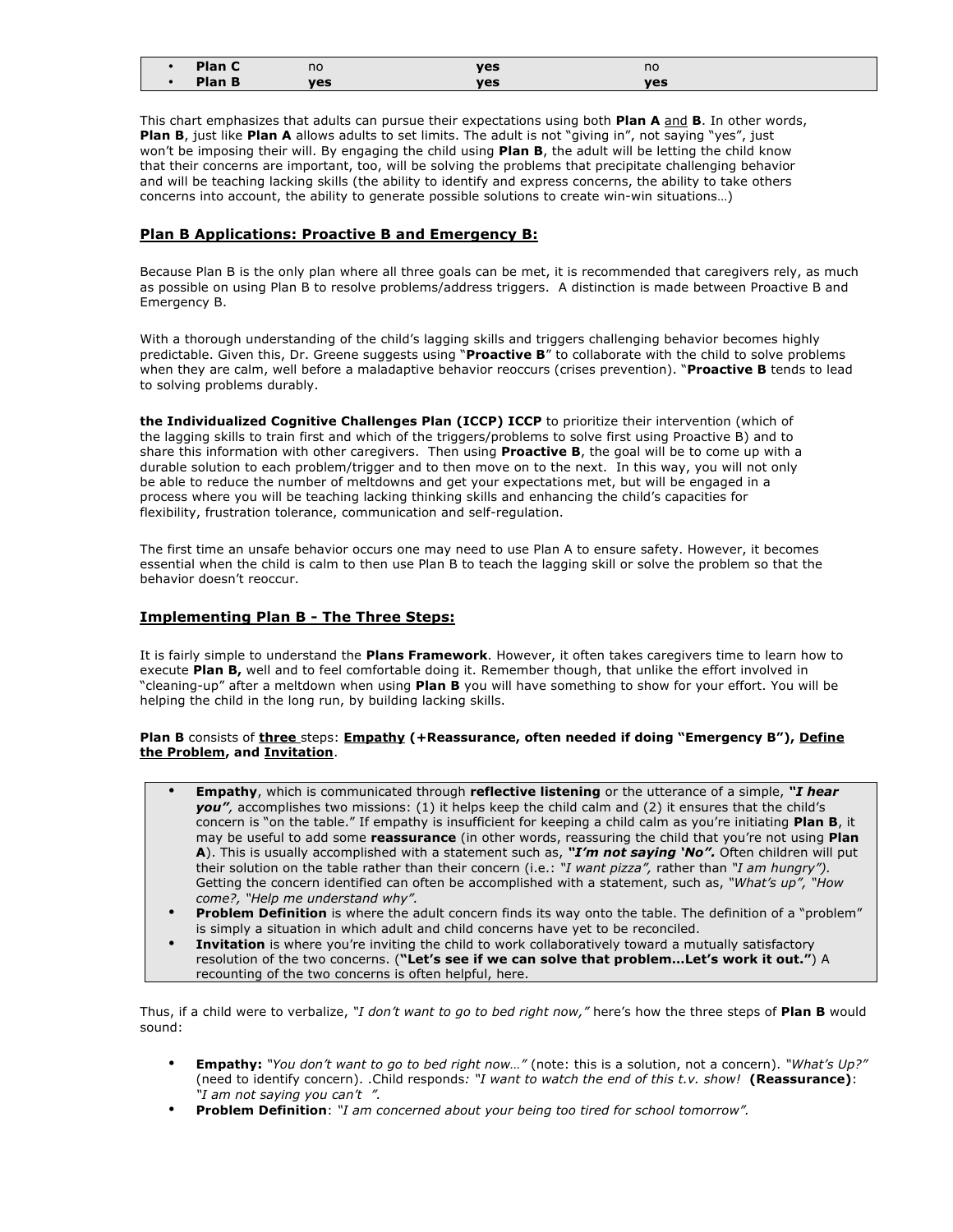• **Invitation**: *"I wonder if there's a way to work this out so that you won't miss the end of your show and I won't worry about your being tired for school."* Give the child the first opportunity to propose a solution. If unable, you can then offer some possible solutions.

What if the child doesn't know what their concern is? Based on your understanding of situations that your child is often exploding over, you can often make educated guesses to assist the child in figuring it out. What if the child cannot (appropriately) articulate his concerns. He/she can be taught vocabulary to use to express his specific concern, *("The seam on the sock bothers me"* rather than *"This sock stinks")* or taught a more general set of phrases that can be applied across many situations, i.e.: *"Give me a minute", "This isn't going how I thought it would", "I can't talk about it right now"….*

What if the child doesn't seem to have any idea where to start when it comes to thinking of solutions? You can teach a solutions framework. Most solutions tend to fall into one of three categories: *ask for help, meet halfway/give a little, or do it a different way.*

What if the child's solution is not something you can agree with? Remember, solutions are supposed to be mutually satisfactory. Let the child know that her idea is a good one-but explain to him/her that it might address their concern, but wouldn't address your concern. Re-invite them to find a solution where everyone's concerns are taken into account.

What if the child's solution is not something you think they can realistically do at this point? Your job is to guide them towards solutions that are within reach of their capabilities. You might say to the child: "Wow that sounds like a great idea (shutting off the tv in 5 minutes), and I know that you would LIKE to be able to do that for me, but I have never seen you be able to do that before. That is hard to do. Let's see if we can think of another way of solving the problem that is more doable".

#### **Common Difficulties Executing Plan B:**

- You may be waiting until things get heated up and then applying **Emergency Plan B**. In most families/classrooms, the same problems are causing meltdowns on a daily basis, which means these problems are highly predictable. Since the problems are predictable, you'll be much better off trying to resolve them using **Proactive Plan B**, well before things get heated up. You must act as a surrogate lobeweeding out solutions that won't work/child can't do yet. Even if child can't do what was agreed upon-in better place to do Plan B again-than if hadn't approached at all yet.
- You may not really be using **Plan B**…in fact, if a meltdown was the end result, there's an outstanding chance you were using **Plan A**. **Plan A** with explanations-is still **A**. Time to go back and review the three entry steps for using **Plan B** (empathy, define the problem, invitation) . Did you really use the three steps and in the correct order?
- If your child is accustomed to your using **Plan A**, there's a good chance it's going to take a while before they become accustomed to your using **Plan B**. In other words, they may still get heated up in your early attempts to use **Plan B** because they're just accustomed to getting heated up whenever is difficult problem is broached. Once they begin to trust that you're really doing things differently now, the calming effects of **Plan B** should take hold.
- You and/or your child may be putting solutions on the table rather than concerns. The problem won't be solved unless two very specific concerns are on the table.
- You may be rushing through the Empathy Step, in a hurry to get to solving the problem. It is important to have the child's very specific concern before moving on to sharing yours and attempts to solve the problem.
- Young children will typically need our help at least initially to generate possible solutions. It is important though that we remember though that it needs to be a collaborative process.

# Conclusion

We hope is that you have a better sense of why it is crucial to understand the nature of a child's difficulties and why an approach aimed solely at motivation may not be well suited to these children.

We hope that you begin to ask new questions as you think about these children. Instead of asking yourself, "What is it going to take to motivate this child to behave differently?' that instead you begin to ask, "Why is this so hard for this child"?, " What 's getting in his way"?, "How can I help"?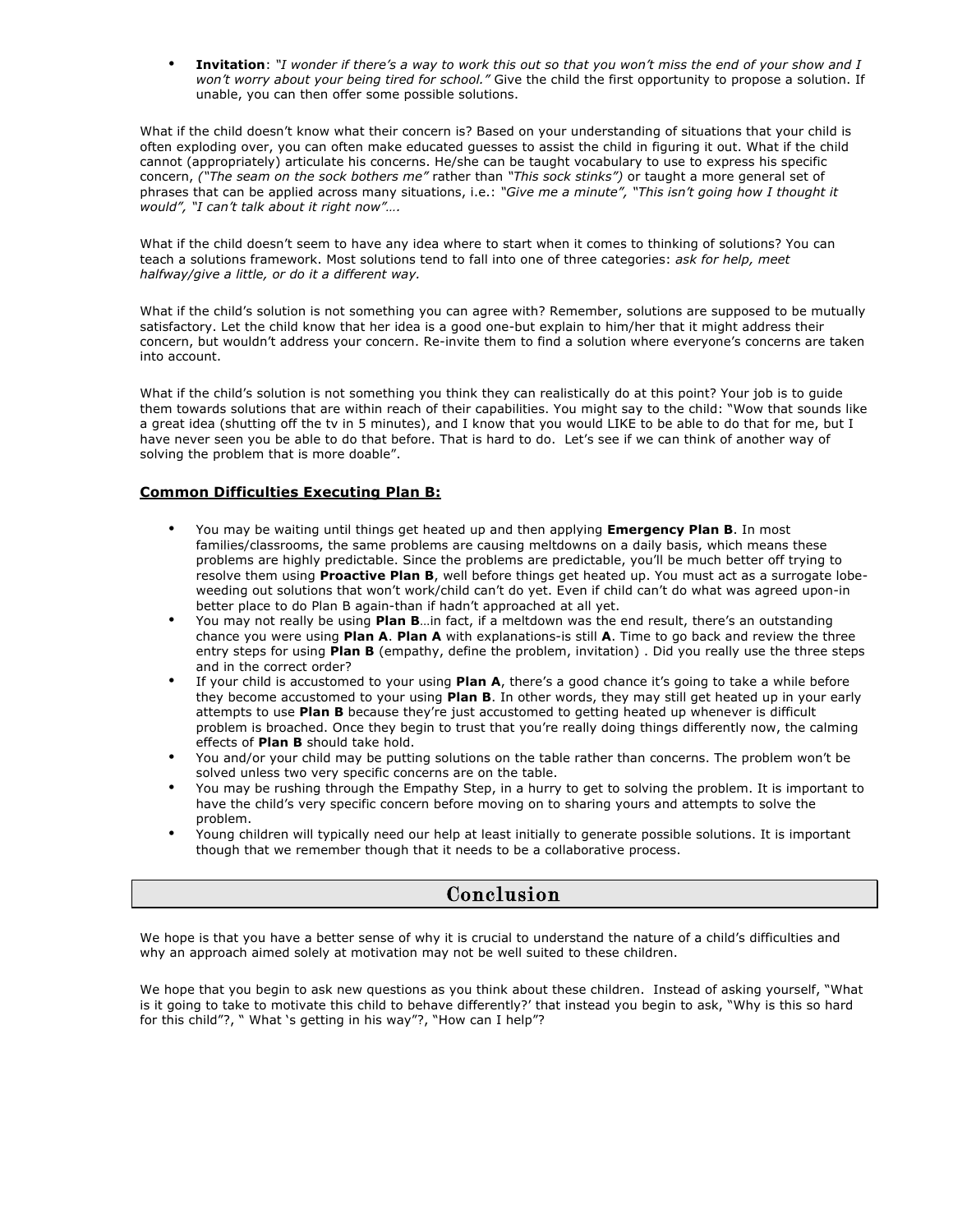#### Resources

#### *Books on Collaborative Problem Solving:*

 Greene, R.W. (2005). *The explosive child: A new approach for understanding and helping easily frustrated, "chronically inflexible" children (3rd ed.).* New York: HarperCollins.

 Greene, R.W. & Ablon, S.A. (2005). *Treating explosive kids: The Collaborative Problem Solving Approach*. New York: Guilford Publications.

 Greene, R.W. (2008). *Lost at School: Why our Children with Behavioral Challenges are Falling Through the Cracks and How We Can Help Them.* New York: Scribner.

#### *Relevant Articles:*

Greene, R. W., & Doyle, A.E. (1999). Toward a transactional conceptualization of oppositional defiant disorder: Implications for treatment and assessment. *Clinical Child and Family Psychology Review, 2(3),* 129-148.

Greene, R.W., Biederman, J., Zerwas, S., Monuteaux, M., Goring, J., Faraone, S.V. (2002). Psychiatric comorbidity, family dysfunction, and social impairment in referred youth with oppositional defiant disorder. *American Journal of Psychiatry, 159,* 1214-1224.

Greene, R.W., Ablon, S.A., & Goring, J.C. (2003). A transactional model of oppositional behavior: Underpinnings of the Collaborative Problem Solving approach. *Journal of Psychosomatic Research, 55,* 67- 75.

Greene, R.W., Ablon, J.S., Monuteaux, M., Goring, J., Henin, A., Raezer, L., Edwards, G., & Markey, J., & Rabbitt, S. (2004). Effectiveness of Collaborative Problem Solving in affectively dysregulated youth with oppositional defiant disorder: Initial findings. *Journal of Consulting and Clinical Psychology, 72,* 1157- 1164.

Greene, R.W., Ablon, S.A., & Martin, A. (2006). Innovations: Child Psychiatry: Use of Collaborative Problem Solving to reduce seclusion and restraint in child and adolescent inpatient units. *Psychiatric Services,* 57(5), 610-616.

#### *Websites:*

1. **The Foundation for Children with Behavioral Challenges** (**FCBC**), www.fcbcsupport.org, provides support and education to caregivers living or working with children with social, emotional, and behavioral challenges. **FCBC** promotes effective and compassionate approaches, such as **CPS**, that view challenging behavior through a developmental lens and help caregivers work with children to develop skills. **FCBC** has local chapters throughout North America and beyond, offers an annual conference, educational materials, and has an excellent website with an active message board and lots of resources.

2. **Think:Kids**, www.thinkkids.org, in the Department of Psychiatry of the non-profit Massachusetts General Hospital, aims to dramatically improve the understanding and treatment of youth with social, emotional, and behavioral challenges. They provide training, support and resources for caregivers and professionals. There is a wealth of information on the approach, including audioprogramming, streaming video and blogs. They have many new initiatives planned. Stay tuned!

3. **The Center for Collaborative Problem Solving,** www.ccps.info. Stay abreast of seminars offered by Dr. Ross Greene, www.ccps.info. This website also provides information regarding books and research on the CPS model.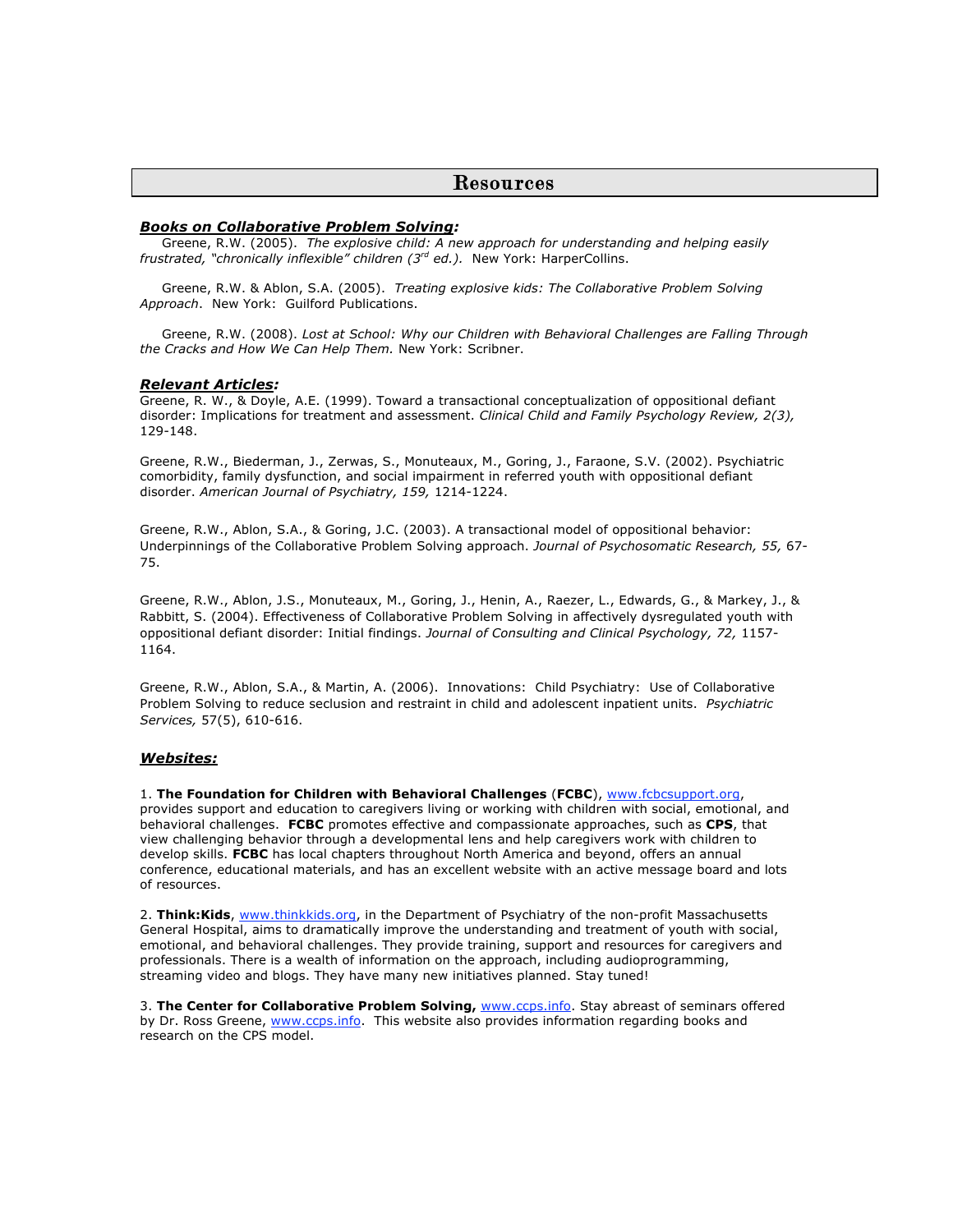# **Think:Kids: PATHWAYS INVENTORY (Rev. 1/09)**

| <b>Child's Name</b> | Date |
|---------------------|------|
|                     |      |

**Instructions: The Pathways Inventory provides a list of cognitive skills frequently found lagging in children with social, emotional and behavioral challenges. The skills are organized according to five categories or "Pathways". Use the Pathways Inventory as your discussion guide to try to arrive at a consensus about which lagging skills are contributing to the child's challenging behavior. Your goal is to identify specific skills deficits within the categories – not to simply identify the categories themselves.**

#### **Executive Functioning Skills**

- \_\_\_ Difficulty handling transitions, shifting from one mindset or task to another (shifting cognitive set)
- \_\_\_ Difficulty doing things in a logic sequence or prescribed order
- \_\_\_ Poor sense of time
	- Difficulty reflecting on multiple thoughts or ideas simultaneously
- \_\_\_ Difficulty maintaining focus for goal-directed problem-solving
- \_\_\_ Difficulty considering the likely outcomes or consequences of actions (impulsive)
- \_\_\_ Difficulty considering a range of solutions to a problem

#### **Language Processing Skills**

Difficulty expressing concerns, needs, or thoughts in words

Difficulty understanding what is being said

#### **Emotion Regulation Skills**

- Difficulty managing emotional response to frustration so as to think rationally (separation of affect)
- Chronic irritability and/or anxiety significantly impede capacity for problem-solving

#### **Cognitive Flexibility Skills**

- \_\_\_ Difficulty seeing the "grays"/concrete, literal, black-and-white, thinking
	- Difficulty deviating from rules, routine, original plan
- Difficulty handling unpredictability, ambiguity, uncertainty, novelty

Difficulty shifting from original idea or solution/difficulty adapting to changes in plan or new rules/possibly perseverative or obsessive

\_\_\_ Difficulty taking into account situational factors that would suggest the need to adjust a plan of action

Inflexible, inaccurate interpretations/cognitive distortions or biases (e.g., "Everyone's out to get me," "Nobody likes me," "You always blame me, "It's not fair," "I'm stupid," "Things will never work out for me")

#### **Social Skills**

\_\_\_ Difficulty attending to and/or accurately interpreting social cues/poor perception of social nuances